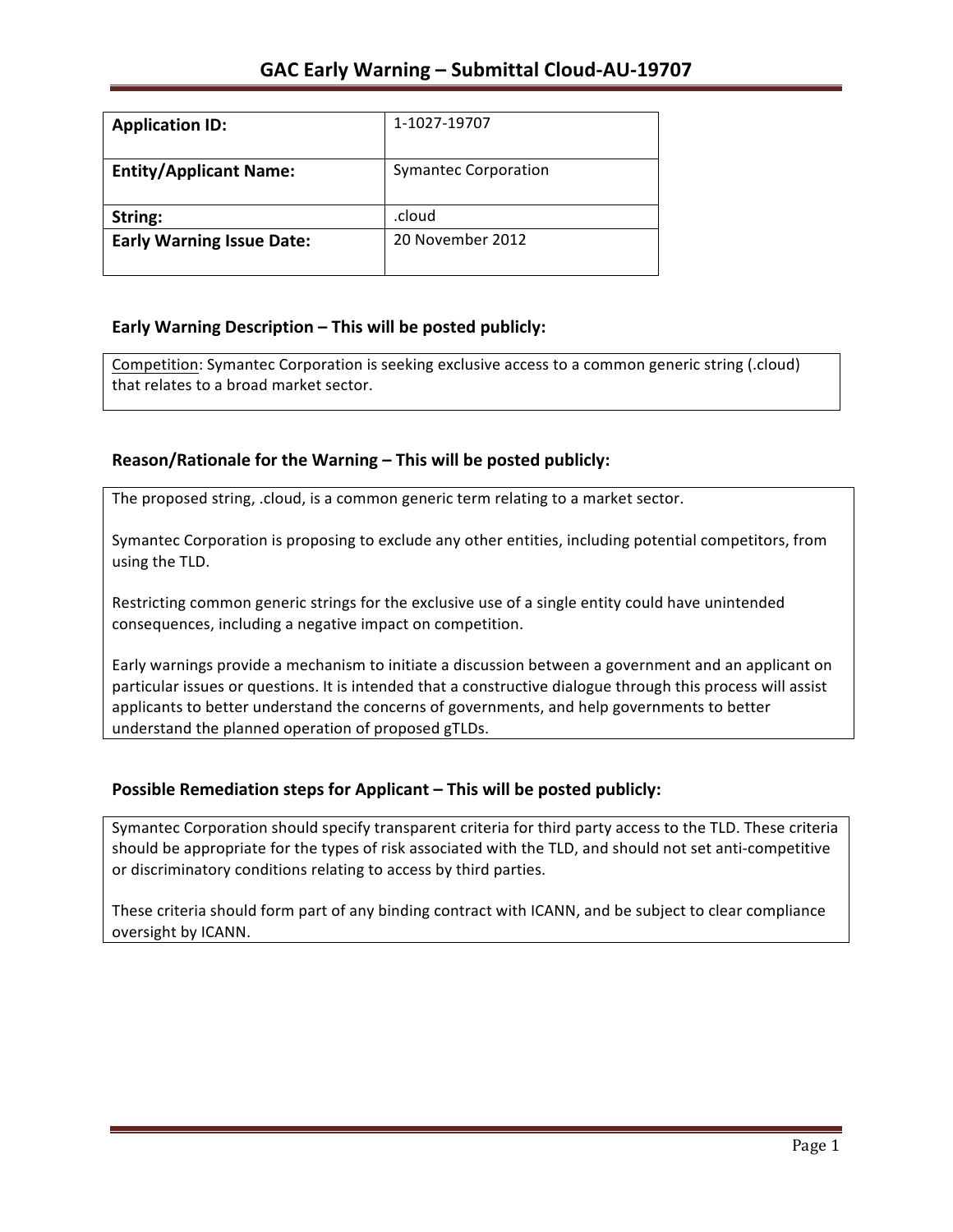## Further Notes from GAC Member(s) (Optional) - This will be posted publicly:

This Early Warning is from the Department of Broadband, Communications and the Digital Economy (DBCDE), on behalf of the Australian Government. In the first instance, communications and responses to this early warning should be emailed to gacearlywarning@gac.icann.org, with the text "Australian EW" and the application ID in the subject field.

# **INFORMATION FOR APPLICANTS**

# **About GAC Early Warning**

The GAC Early Warning is a notice only. It is not a formal objection, nor does it directly lead to a process that can result in rejection of the application. However, a GAC Early Warning should be taken seriously as it raises the likelihood that the application could be the subject of GAC Advice on New gTLDs or of a formal objection at a later stage in the process. Refer to section 1.1.2.4 of the Applicant Guidebook (http://newgtlds.icann.org/en/applicants/agb) for more information on GAC Early Warning.

## **Instructions if you receive the Early Warning**

**ICANN** strongly encourages you work with relevant parties as soon as possible to address the concerns **voiced in the GAC Early Warning.** 

### **Asking questions about your GAC Early Warning**

If you have questions or need clarification about your GAC Early Warning, please contact gacearlywarning@gac.icann.org. As highlighted above, ICANN strongly encourages you to contact gacearlywarning@gac.icann.org as soon as practicable regarding the issues identified in the Early Warning. 

### **Continuing with your application**

If you choose to continue with the application, then the "Applicant's Response" section below should be completed. In this section, you should notify the GAC of intended actions, including the expected completion date. This completed form should then be sent to gacearlywarning@gac.icann.org. If your remediation steps involve submitting requests for changes to your application, see the change request process at http://newgtlds.icann.org/en/applicants/customer-service/change-requests.

In the absence of a response, ICANN will continue to process the application as submitted.

### **Withdrawing your application**

If you choose to withdraw your application within the 21-day window to be eligible for a refund of 80% of the evaluation fee (USD 148,000), please follow the withdrawal process published at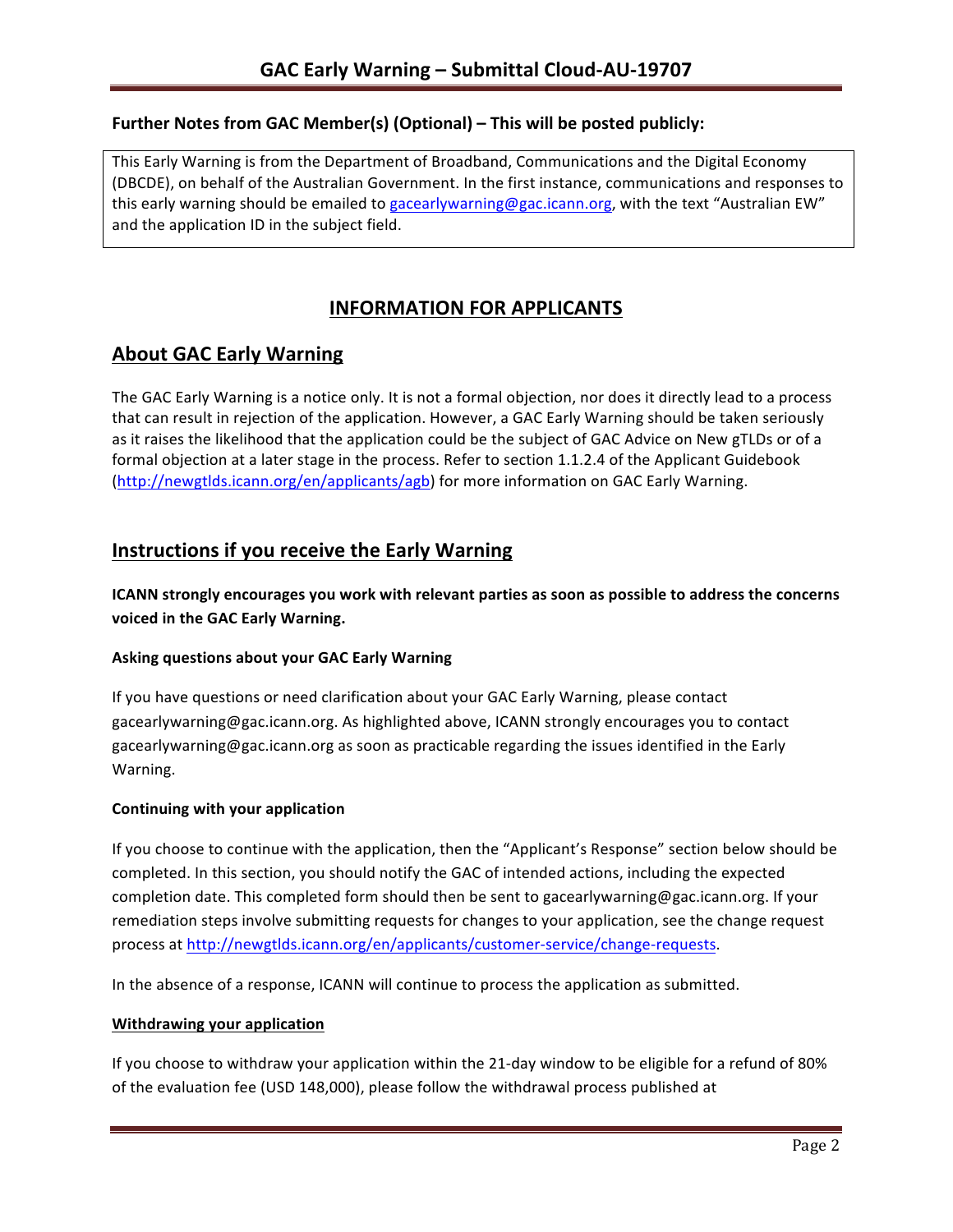http://newgtlds.icann.org/en/applicants/customer-service/withdrawal-refund. Note that an application can still be withdrawn after the 21-day time period; however, the available refund amount is reduced. See section 1.5 of the Applicant Guidebook.

For questions please contact: gacearlywarning@gac.icann.org

**Applicant Response:**